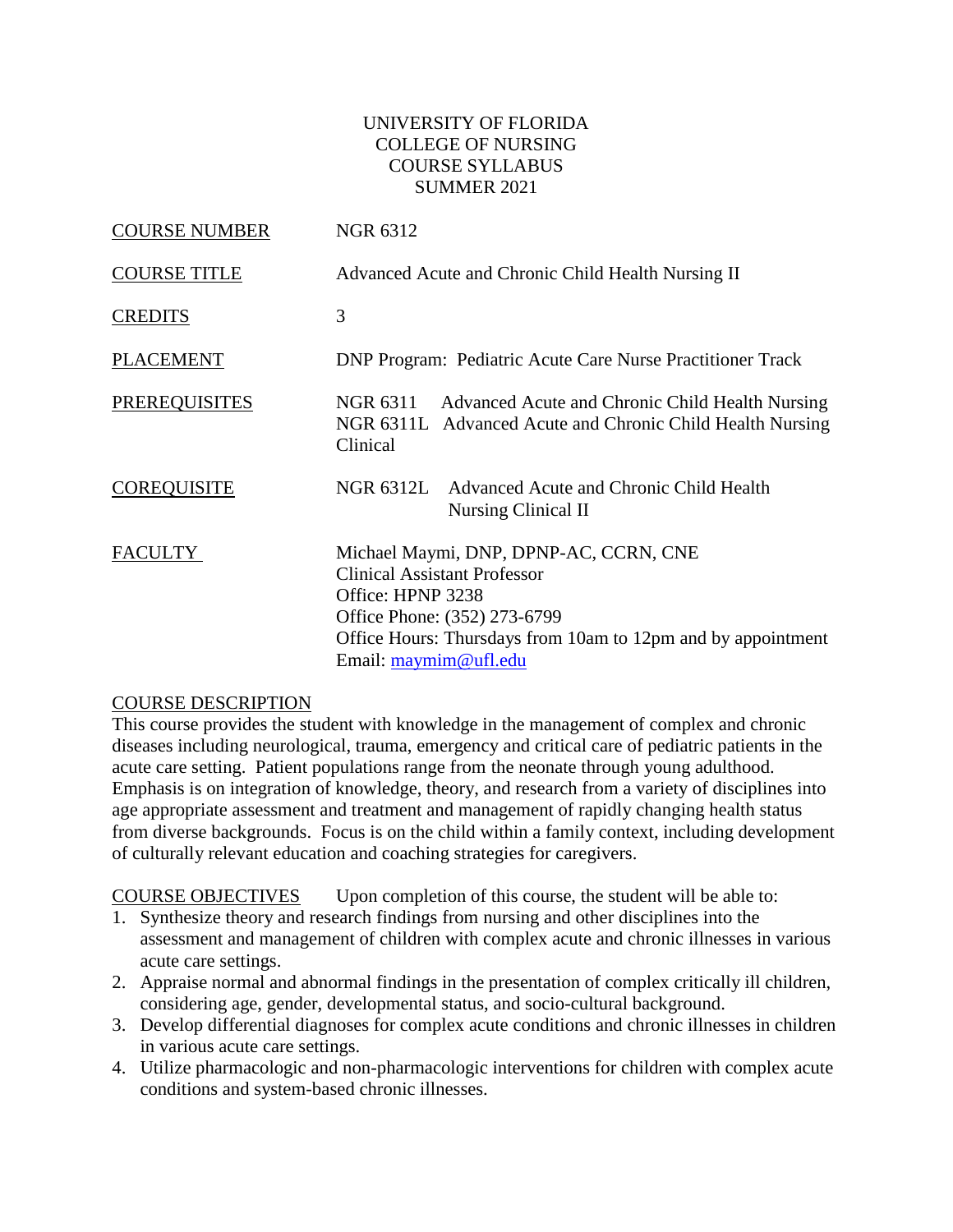- 5. Construct collaboration strategies indicated in management plans for complex acute and chronic illnesses in children across critical care settings.
- 6. Evaluate health systems and community resources related to follow-up care for children.
- 7. Manage legal and ethical issues related to care for children with complex acute conditions and chronic illnesses across critical care settings.
- 8. Develop education and support available for children with complex acute conditions and chronic illnesses and their families.

### COURSE SCHEDULE

| Faculty | Section | Day       | Time |
|---------|---------|-----------|------|
| Maymi   | 0308    | Web-based |      |

This course will be delivered via instructional technology without face-to-face instruction. Any synchronous sessions may be audio visually recorded. Students who participate with their camera engaged or utilize a profile image are agreeing to have their video or image recorded. If you are unwilling to consent to have your profile or video image recorded, be sure to keep your camera off and do not use a profile image. Likewise, students who un-mute during class and participate orally are agreeing to have their voices recorded. If you are not willing to consent to have your voice recorded during class, you will need to keep your mute button activated and communicate exclusively using the "chat" feature, which allows students to type questions and comments live. The chat will not be recorded or shared. As in all courses, unauthorized recording and unauthorized sharing of recorded materials is prohibited.

E-Learning in Canvas is the course management system that you will use for this course. E-Learning in Canvas is accessed by using your Gatorlink account name and password at [http://elearning.ufl.edu/.](http://elearning.ufl.edu/) There are several tutorials and student help links on the E-Learning login site. If you have technical questions call the UF Computer Help Desk at 352-392-HELP or send email to [helpdesk@ufl.edu.](mailto:helpdesk@ufl.edu)

It is important that you regularly check your Gatorlink account email for College and University wide information and the course E-Learning site for announcements and notifications. Course websites are generally made available on the Friday before the first day of classes.

#### TOPICAL OUTLINE

- A. Developmental approach to acute and chronic illnesses in children
- B. Systematic approach to acute and chronic health problems in each general area listed below are addressed using the following approach:
	- 1. Symptom cluster presentation
	- 2. Objective findings: history, physical exam, diagnostic testing
	- 3. Differential diagnoses/Diagnosis
	- 4. Therapeutic plan
	- 5. Evaluation of treatment (efficacy)
	- 6. Use of collaboration and referral
	- 7. Ethical principles
	- 8. Legal requirements
	- 9. Health disparities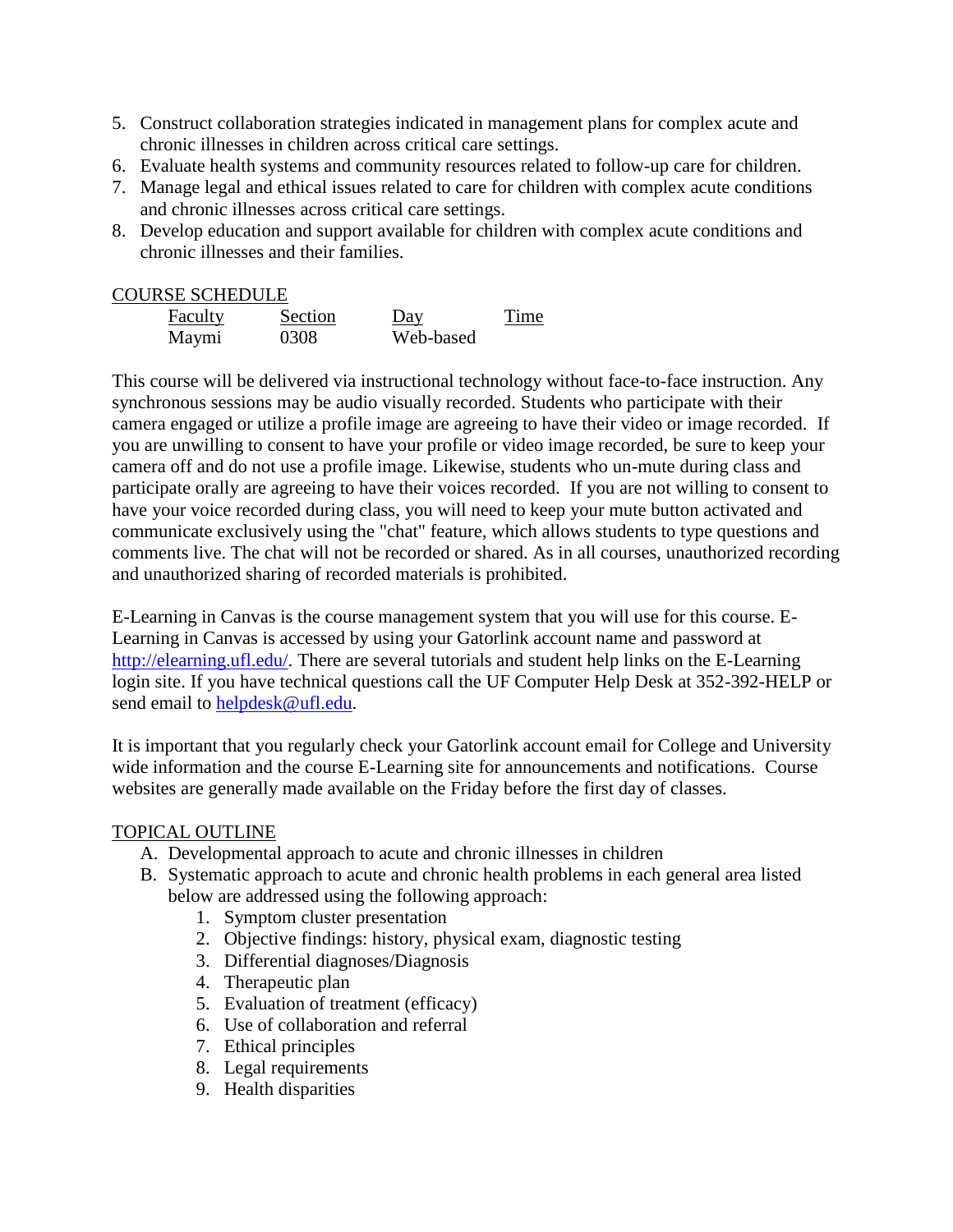### 10. Genomics

### C. Systems approach to children with acute and chronic health problems

- 1. Neurological and Oral Facial Disorders
- 2. Traumatic Injuries
- 3. Child Maltreatment and Toxicology
- 4. Musculoskeletal and Orthopedic Disorders
- 5. Infectious Disorders
- 6. Rheumatological and Immunological Disorders
- 7. Dermatological Disorders
- 8. Management of the Chronically Ill Child, Medical Complexity, and Premature Infant in Pediatric Acute Care.
- 9. Psychological/Mental Health Disorders
- 10. Transplant pre/post-surgical Management
- 11. Chronic Respiratory and Chronic GI disorders

### TEACHING METHODS

Lecture/Discussion, Case Presentations, Audio-Visual Materials, Web Based Tutorials.

### LEARNING ACTIVITIES

Readings, Discussion Forums, Case Presentations. There will be an

# EVALUATION METHODS/COURSE GRADE CALCULATION

| Assignment                                     | Weight of Grade |
|------------------------------------------------|-----------------|
| Unit Test I                                    | 20%             |
| Unit Test II                                   | 20%             |
| Final Exam (accumulative)                      | 30%             |
| <b>Case Presentation</b>                       | 10%             |
| <b>Discussion Board Assignments</b>            | 10%             |
| <b>IPLH Requirement.</b> (Complete/Incomplete) | 10%             |

# CLASS ATTENDANCE AND MAKE UP POLICY

Students are responsible for meeting all academic objectives as defined by the instructor. Absences count from the first class meeting. In general, acceptable reasons for absences from class include illness, serious family emergencies, special curricular requirements, military obligation, severe weather conditions, religious holidays, and participation in official University activities. Absences from class for court-imposed legal obligations (e.g., jury duty or subpoena) must be excused. Other reasons also may be approved.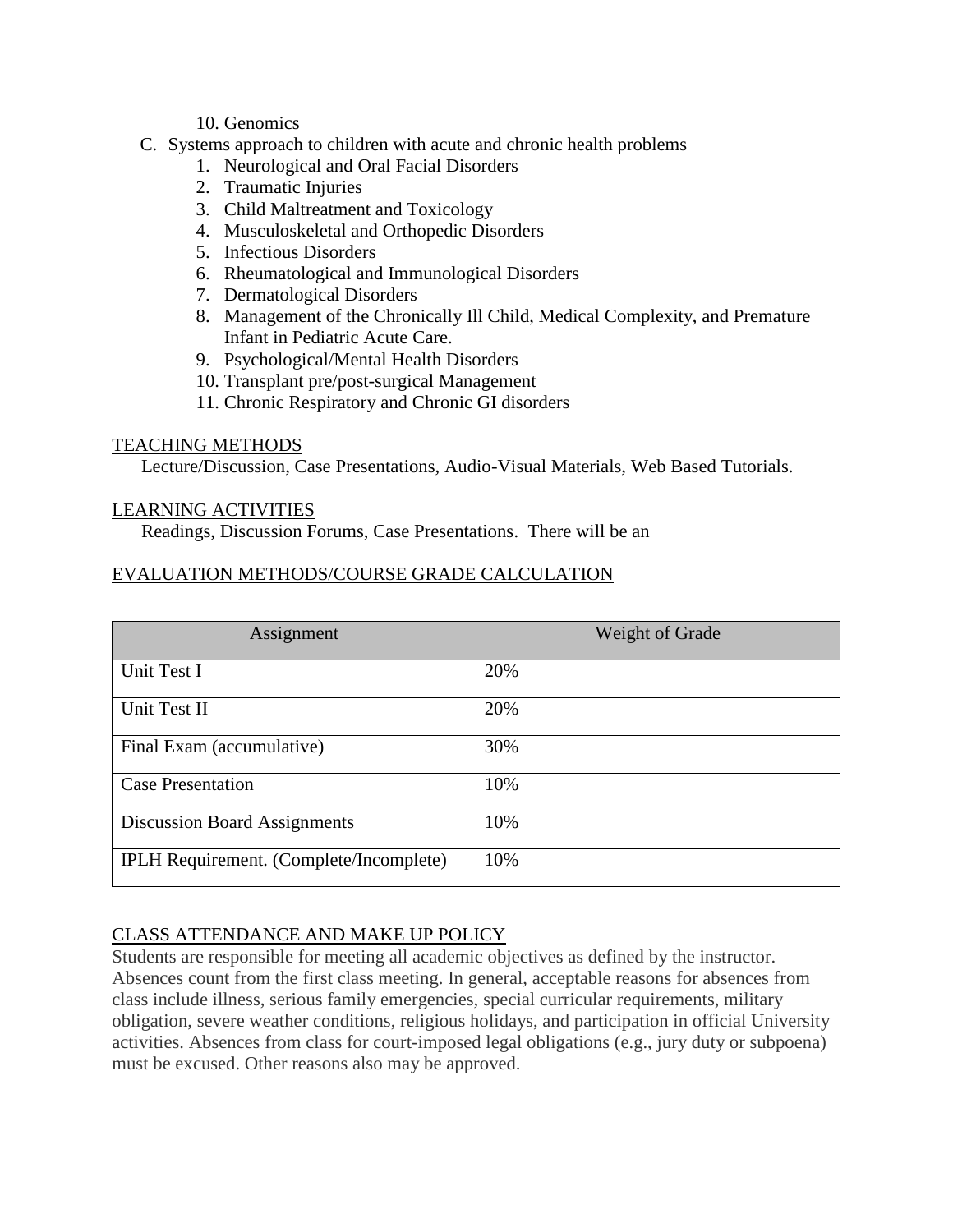Students may not attend classes unless they are registered officially or approved to audit with evidence of having paid audit fees. After the end of drop/add, the Office of the University Registrar provides official class rolls/addenda to instructors. Students who do not attend at least one of the first 2 class meetings of a course or laboratory in which they are registered and who have not contacted the academic unit to indicate their intent may be dropped from the course. **Students must not assume that they will automatically be dropped if they fail to attend the first few days of class.** The academic unit will notify students dropped from courses or laboratories by posting a notice in the academic unit office. Students may request reinstatement on a space-available basis if documented evidence is presented. The University recognizes the right of the individual professor to make attendance mandatory. After due warning, professors may prohibit further attendance and then assign a failing grade for excessive absences. Students who have registration changes, at any time during the semester, should verify their registrations before the last day of class of the term. Retroactive drop/add or other registration changes will not be permitted.

Requirements for class attendance and make-up exams, assignments, and other work in this course are consistent with university policies that can be found at: <https://catalog.ufl.edu/graduate/regulations/#text>

# GRADING SCALE/QUALITY POINTS

| A     | $95-100(4.0)$    | C     | $74-79*(2.0)$       |
|-------|------------------|-------|---------------------|
| $A-$  | 93-94 (3.67)     | $C$ - | $72-73$ $(1.67)$    |
| $B+$  | $91 - 92$ (3.33) | $D+$  | $70-71$ $(1.33)$    |
| B.    | $84-90$ $(3.0)$  | D     | $64-69$ $(1.0)$     |
| $B -$ | $82-83$ $(2.67)$ | $D-$  | $62-63$ $(0.67)$    |
| $C+$  | 80-81 (2.33)     | E     | 61 or below $(0.0)$ |

\* 74 is the minimal passing grade

For more information on grades and grading policies, please refer to University's grading policies: [https://catalog.ufl.edu/graduate/regulations/.](https://catalog.ufl.edu/graduate/regulations/)

# COURSE EVALUATION

Students are expected to provide professional and respectful feedback on the quality of instruction in this course by completing course evaluations online via GatorEvals. Guidance on how to give feedback in a professional and respectful manner is available at [https://gatorevals.aa.ufl.edu/students/.](https://gatorevals.aa.ufl.edu/students/) Students will be notified when the evaluation period opens, and can complete evaluations through the email they receive from GatorEvals, in their Canvas course menu under GatorEvals, or via [https://ufl.bluera.com/ufl/.](https://ufl.bluera.com/ufl/) Summaries of course evaluation results are available to students at [https://gatorevals.aa.ufl.edu/public-results/.](https://gatorevals.aa.ufl.edu/public-results/)

#### ACCOMMODATIONS DUE TO DISABILITY

Students with disabilities requesting accommodations should first register with the Disability Resource Center (352-392-8565,<https://disability.ufl.edu/> ) by providing appropriate documentation. Once registered, students will receive an accommodation letter which must be presented to the instructor when requesting accommodation. Students with disabilities should follow this procedure as early as possible in the semester.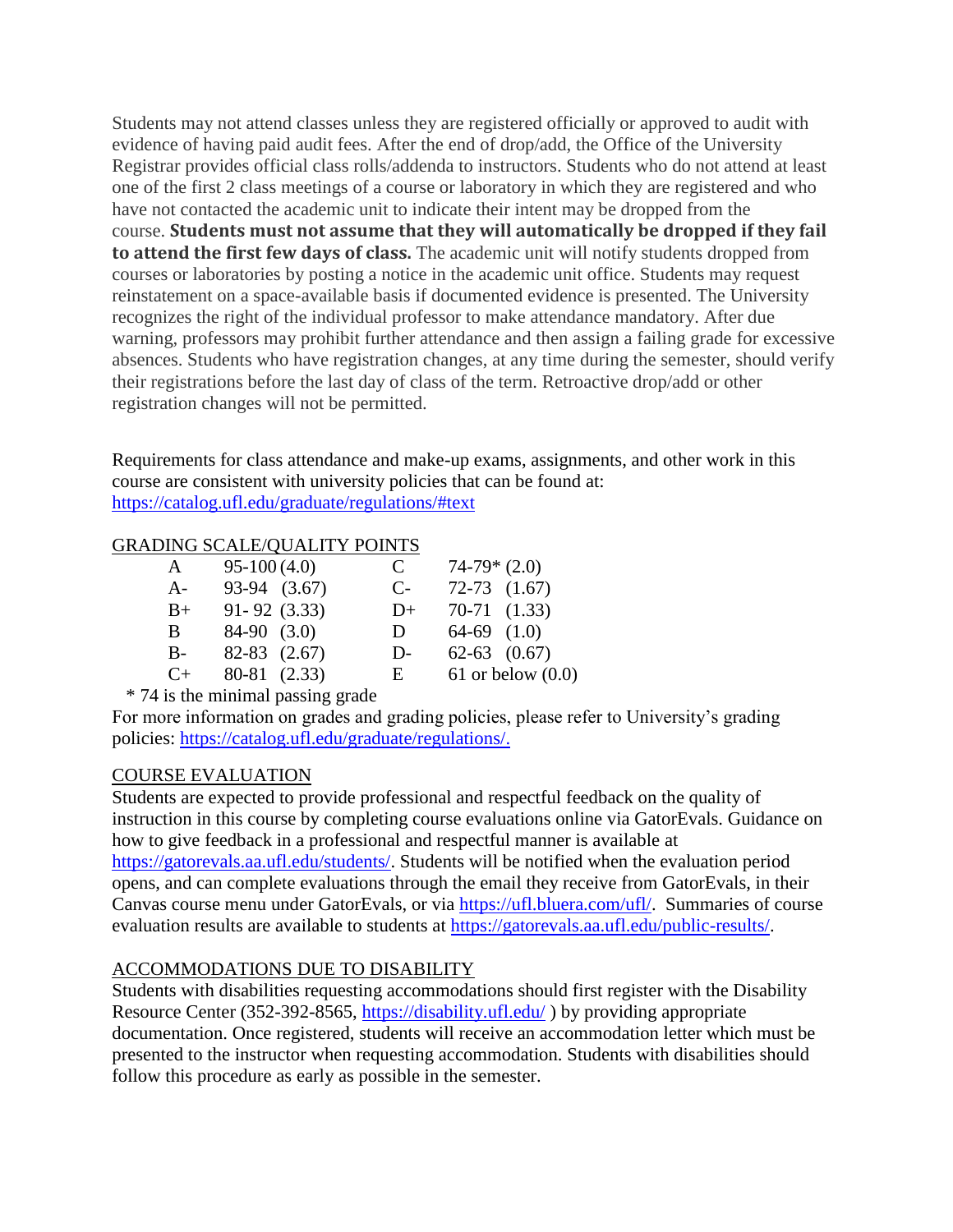### PROFESSIONAL BEHAVIOR

The College of Nursing expects all Nursing students to be professional in their interactions with patients, colleagues, faculty, and staff and to exhibit caring and compassionate attitudes. These and other qualities will be evaluated during patient contacts and in other relevant settings by both faculty and peers. Behavior of a Nursing student reflects on the student's individual's ability to become a competent professional Nurse. Attitudes or behaviors inconsistent with compassionate care; refusal by, or inability of, the student to participate constructively in learning or patient care; derogatory attitudes or inappropriate behaviors directed at patients, peers, faculty or staff; misuse of written or electronic patient records (e.g., accession of patient information without valid reason); substance abuse; failure to disclose pertinent information on a criminal background check; or other unprofessional conduct can be grounds for disciplinary measures including dismissal.

*As students in the health professions at UF Health, you are expected to promote safety and a culture of care and concern for each other and for patients. Across our academic health center's missions of research, teaching and patient care, nursing students must lead by example and take individual responsibility for modeling healthy habits and behaviors to minimize the spread of COVID-19. Failure to comply with the established public health measures, both on and off campus, is considered a serious breach of professional conduct***.** 

# UNIVERSITY POLICY ON ACADEMIC MISCONDUCT

Academic honesty and integrity are fundamental values of the University community. Students should be sure that they understand the UF Student Honor Code at <https://sccr.dso.ufl.edu/policies/student-honor-code-student-conduct-code/> . Students are required to provide their own privacy screen for all examination's administered to student laptops. No wireless keyboards or wireless mouse/tracking device will be permitted during examinations.

# UNIVERSITY AND COLLEGE OF NURSING POLICIES

Please see the College of Nursing website for student policies [\(http://students.nursing.ufl.edu/currently-enrolled/student-policies-and-handbooks/\)](http://students.nursing.ufl.edu/currently-enrolled/student-policies-and-handbooks/) and a full explanation of each of the university policies – [\(http://students.nursing.ufl.edu/currently](http://students.nursing.ufl.edu/currently-enrolled/course-syllabi/course-policies)[enrolled/course-syllabi/course-policies\)](http://students.nursing.ufl.edu/currently-enrolled/course-syllabi/course-policies)

UF Grading Policy Religious Holidays Counseling and Mental Health Services Student Handbook Faculty Evaluations Student Use of Social Media

#### REQUIRED TEXTBOOKS

Nachtsheim Bolick B., Reuter-Rice, K., Madden, M.A., & Severin, P.N. (2021). *Pediatric acute care: A Guide for Interprofessional Practice 2 nd Edition.* St. Louis, M: Jones and Bartlett Learning. ISBN: 9780323673327

Takemoto, C.K, Hodding, J.H., & Krause, D.M. (2019). *Pediatric & neonatal dosage handbook.*  26th edition. Philadelphia: Walters Kluwer. ISBN: 9781591953746.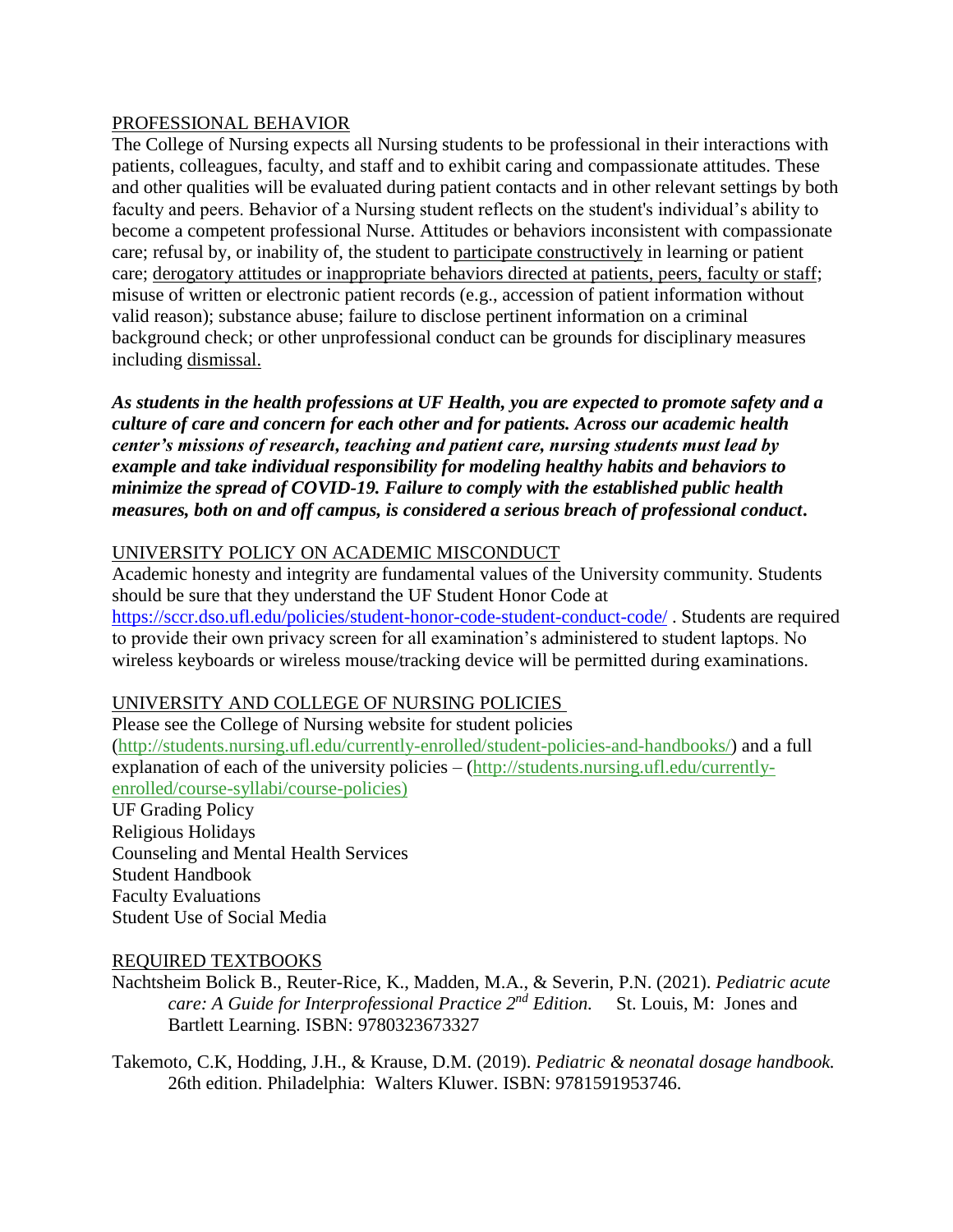Marcdante, K. & Kleigman, R.M. (2019) *Nelson Essentials of Pediatrics 8th Edition.* Philadelphia PA, Elsevier.

# **And all other texts used in NGR 6301 and NGR 6311.**

Suggested Text

Kleinman, K. McDaniel, L., & Molloy, M. (2021) *The Harriet Lane Handbook 22nd Edition.*  Philadelphia PA, Elsevier.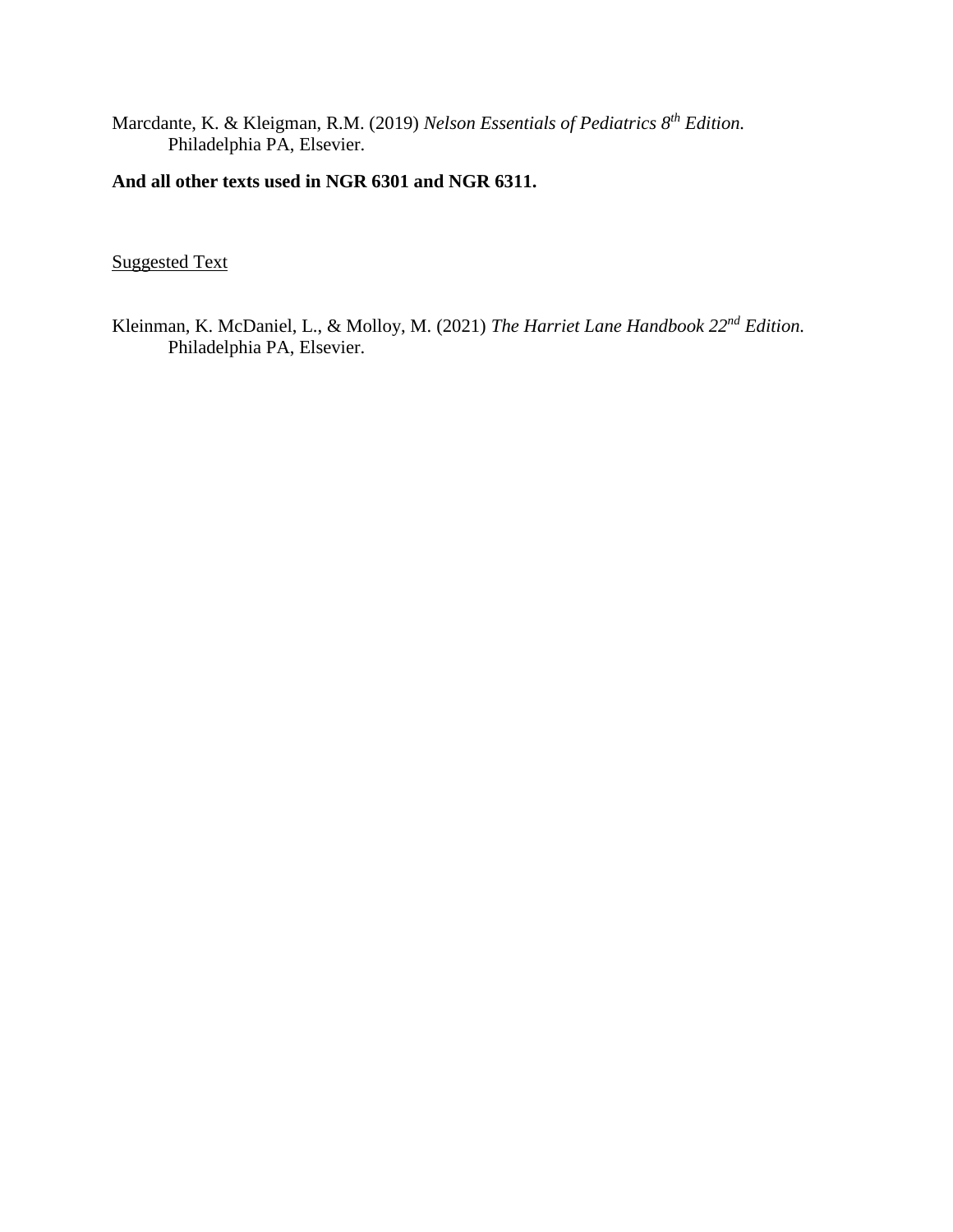# WEEKLY CLASS SCHEDULE

| <b>DATE/Module</b>                            | <b>TOPIC/EVALUATION</b>                                                     | <b>READINGS/Assignments</b>                                                                                                 | Program<br><b>Outcomes</b>   |
|-----------------------------------------------|-----------------------------------------------------------------------------|-----------------------------------------------------------------------------------------------------------------------------|------------------------------|
| May 10-16<br><b>Module 1</b>                  | Neurological and Oral Facial Disorders                                      | Required reading and Discussion<br>Board Assignment Due Original<br>Post Due 5/14                                           | Material for Unit<br>Test I  |
| May 17-23<br><b>Module 2</b>                  | <b>Traumatic Injuries</b>                                                   | Required reading and Discussion<br>Board Assignment Due Original<br>Post Due 5/21                                           | Material for Unit<br>Test I  |
| May 24-30<br><b>Module 3</b>                  | Child Maltreatment and Toxicology                                           | Required reading and Discussion<br>Board Assignment Due Original<br>Post Due 5/28                                           | Material for Unit<br>Test I  |
| May 31 Holiday<br>June 1-6<br><b>Module 4</b> | Musculoskeletal and Orthopedic Disorders<br>End of Material for Unit Test I | Required Reading and Discussion<br>Board original post due 6/4                                                              | Material for Unit<br>Test I  |
| June 7-13<br><b>Module 5</b>                  | : Infectious Disorders                                                      | Required Reading and Discussion<br>Board original post Due 6/11<br><b>UNIT TEST I</b> Date will be from<br>$6/11$ to $6/12$ | Material for Unit<br>Test II |
| June 14-20<br><b>Module 6</b>                 | :Rheumatological and Immunological Disorders<br><b>Seminar I:</b> June 16   | Required Reading and Discussion<br>Board original post Due 6/18                                                             | Material for Unit<br>Test II |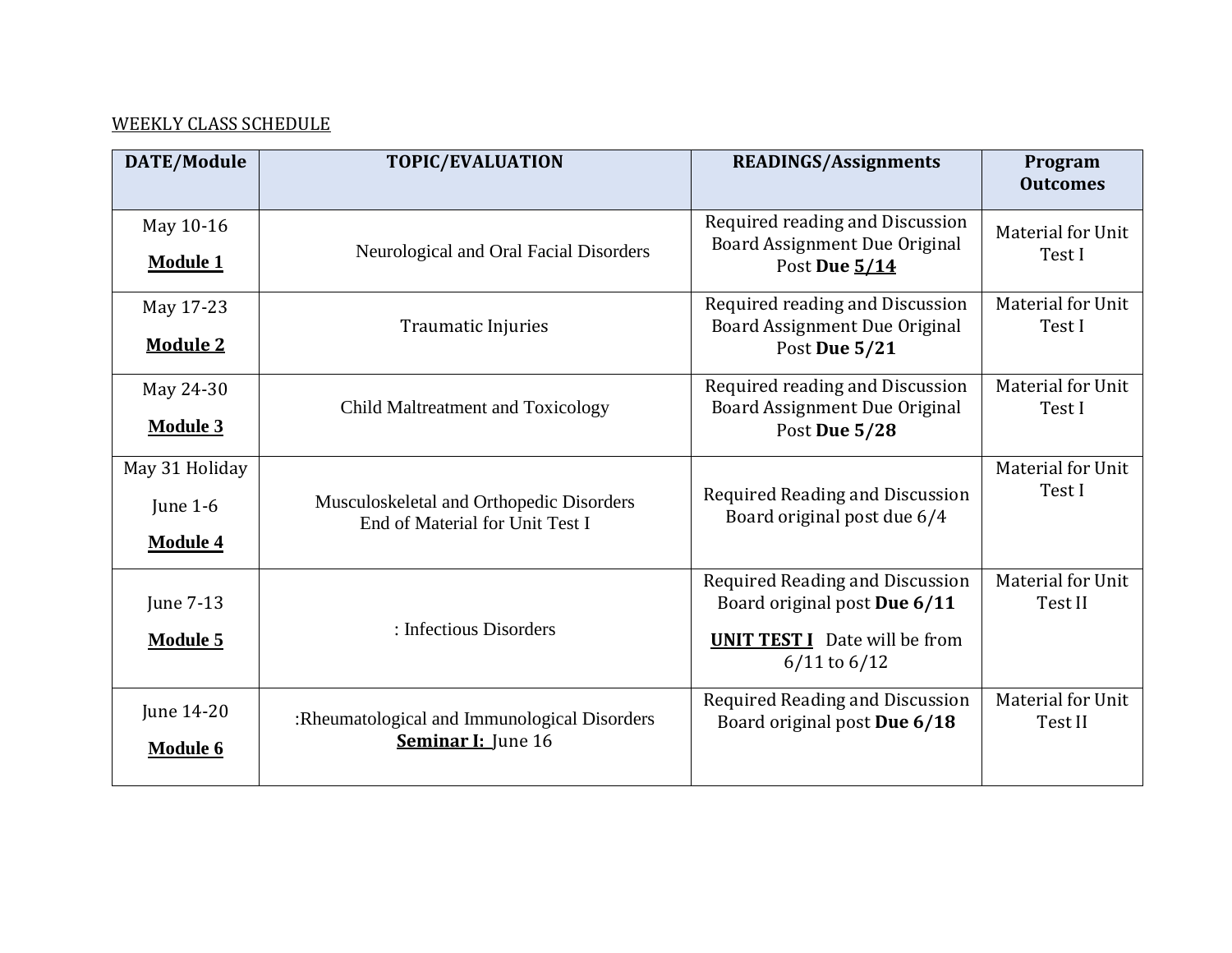| <b>Summer Break</b><br>June 21-June 27                             | <b>NO CLASS</b>                                                                                                                                      | <b>NO ASSIGNMENTS DUE</b>                                                                                          |              |
|--------------------------------------------------------------------|------------------------------------------------------------------------------------------------------------------------------------------------------|--------------------------------------------------------------------------------------------------------------------|--------------|
| June 28-July 4<br><b>Module 7</b>                                  | <b>Dermatological Disorders</b>                                                                                                                      | Required Reading and Discussion<br>Board original post Due 7/2                                                     | Unit Test II |
| July 5 Holiday<br>Observed.<br><b>July 6-11</b><br><b>Module 8</b> | Management of the Chronically Ill Child, Medical<br>Complexity, and Premature Infant in Pediatric Acute<br>Care.<br>End of Material for Unit Test II | Required Reading and Discussion<br>Board original post Due 7/9                                                     | Unit Test II |
| <b>July 12-18</b><br>Module 9                                      | Psychological/Mental Health Disorders<br><b>Seminar II</b> July 14                                                                                   | Required Reading and Discussion<br>Board original post Due 7/16<br>Unit Test II date will be from July<br>$9 - 10$ | Final        |
| <b>July 19-25</b><br><b>Module 10</b>                              | Transplant pre/post-surgical Management                                                                                                              | Required Reading and Discussion<br>Board original post Due 7/23                                                    | Final        |
| July 26- Aug 1<br><b>Module 11</b>                                 | Chronic Respiratory and GI                                                                                                                           | Required Reading and Discussion<br>Board original post Due 7/30                                                    | Final        |
| Aug 2-6                                                            | <b>Final Exam and Simulation</b>                                                                                                                     | Final Exam Aug 2-3                                                                                                 | Final and    |